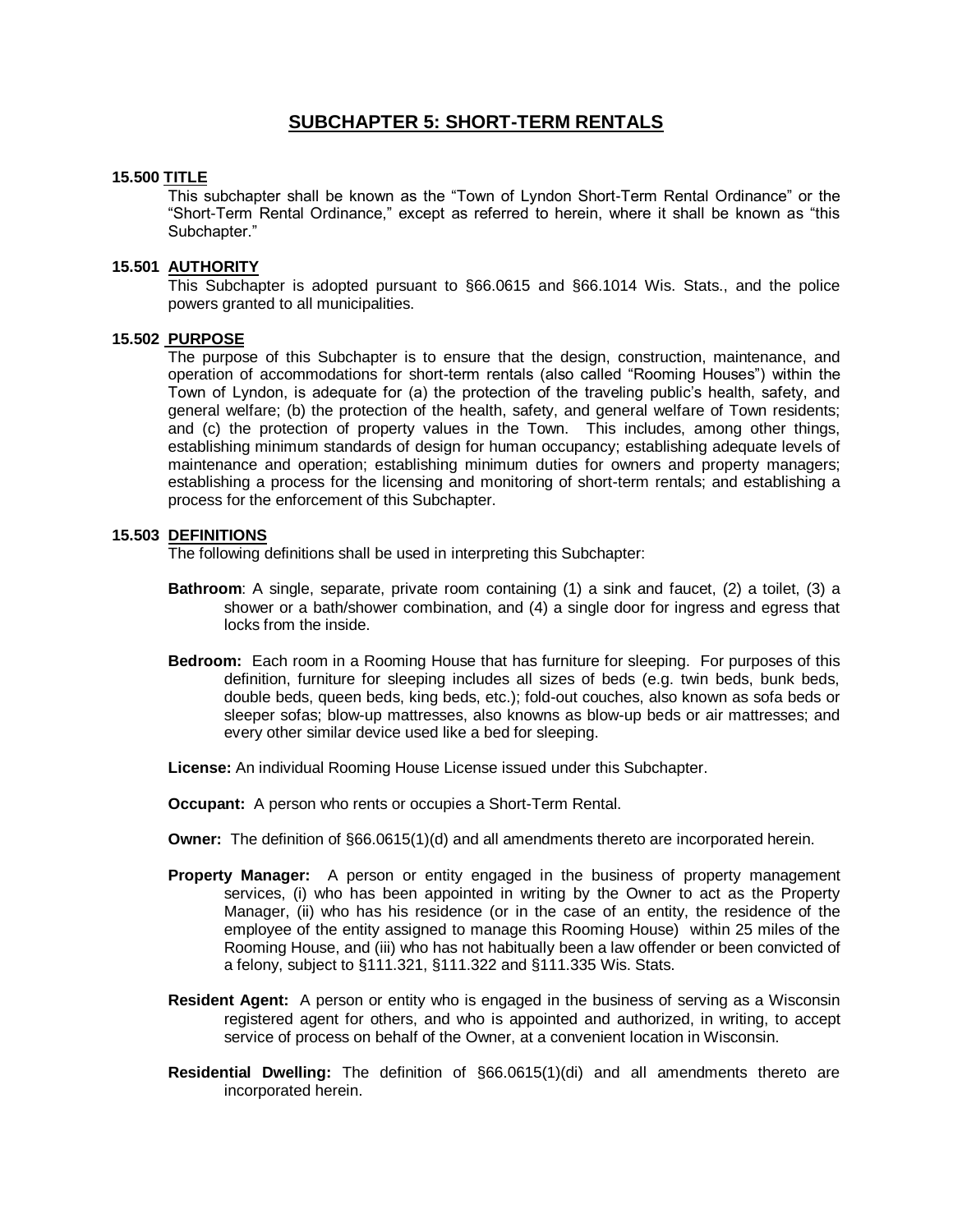**Rooming House:** A residential dwelling used as a "Short-Term Rental."

- **Short-Term Rental:** The definition of §66.0615(1)(dk) and all amendments thereto are incorporated herein.
- **Sleeping Capacity:** The sleeping capacity of a Short-Term Rental shall be determined by adding up all the sleeping spaces in the Rooming House using the following chart:

| Item                      | Capacity                                   |
|---------------------------|--------------------------------------------|
| <b>Twin Bed</b>           |                                            |
| Double Bed                |                                            |
| Queen Bed                 | 2                                          |
| King Bed                  | 2                                          |
| <b>Fold-out Couch</b>     | 1 for twin bed; 2 for larger beds          |
| <b>Regular Couch</b>      |                                            |
| <b>Blow-up Mattresses</b> | 1 for twin mattress; 2 for larger mattress |

## **15.504 LICENSE REQUIRED**

No person shall own or operate a Short-Term Rental, also known as a Rooming House, in the Town without first (1) obtaining a License hereunder from the Town, (2) obtaining a License from the State (if necessary), and (3) complying with all the requirements of this Subchapter.

## **15.505 EXEMPTIONS**

- The following operations are exempt from complying with the requirements of this Subchapter:
- **(1)** A boarding house, as defined by §22.408(15) of the Lyndon Zoning Ordinance.
- **(2)** A bed and breakfast establishment, as defined by §22.408(12) of the Lyndon Zoning Ordinance.
- **(3)** A commercial indoor lodging facility, as defined by §22.408(11) of the Lyndon Zoning Ordinance.

## **15.506 SHORT-TERM RENTAL REQUIREMENTS**

All Short-Term Rentals shall comply with the following requirements at all times:

- **(1) LICENSES:** No person may operate a Short-Term Rental without (i) a License issued by the Town and (ii) a License issued by the State if required by §66.1014(2)(d)2 Wis. Stats. (i.e., under current law, if a person maintains, manages, or operates a Short-Term Rental for more than 10 nights per year, the person must have a Tourist Rooming House License from the State).
- **(2) PROPERTY MANAGER:** Every Short-Term Rental shall be operated and managed by a Property Manager. An Owner may serve as the Property Manager provided the Owner's principal place of residence is located within 25 miles of the Rooming House. If the Owner's principal place of residence is not located within 25 miles of the , Rooming House then the Owner shall appoint, in writing, a Property Manager located within 25 miles of the Rooming House The name, address and phone number of the Property Manager shall be posted in a conspicuous place at the Rooming House, near the front door.
- **(3) RESIDENT AGENT:** If the Owner is not a resident of Wisconsin, the Owner shall appoint, in writing, a Wisconsin Registered Agent.
- **(4) OTHER ORDINANCES:** Each Short-Term Rental shall comply with all other Town of Lyndon Ordinances.
- **(5) OUTSTANDING DEBTS:** Each Short-Term Rental must be free from any outstanding taxes, fees, penalties or forfeitures owed to the Town.
- **(6) MINIMUM ROOMING HOUSE REQUIREMENTS:** Each Short-Term Rental shall meet the following minimum Rooming House requirements:
	- **(a) Bathrooms:** One (1) Full Bathroom for every six (6) occupants.
	- **(b) Maximum Occupancy:** The maximum occupancy for a Short-Term Rental shall be determined as 1. Not less than one hundred (150 square feet of floor space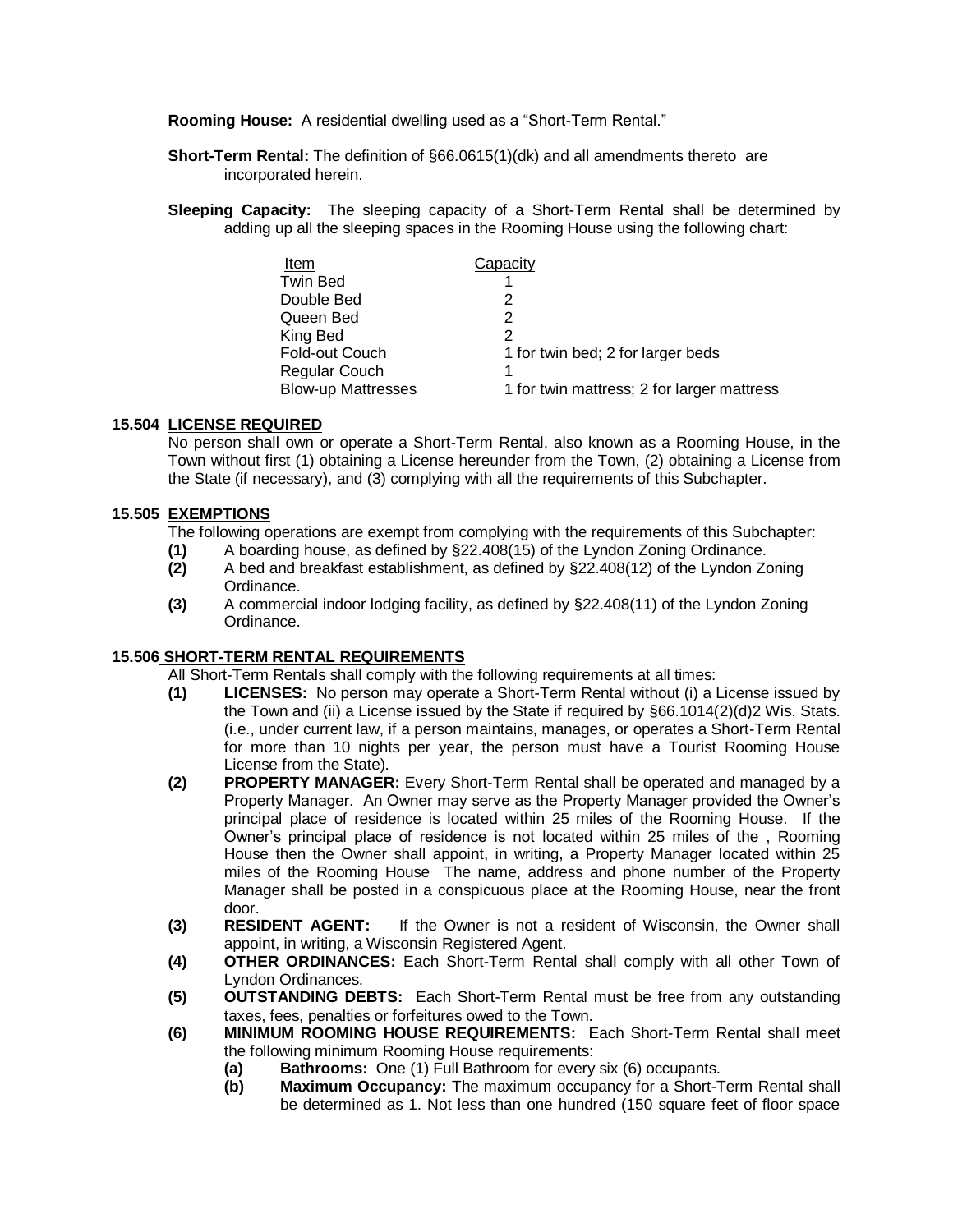for the first occupant thereof and at least an additional one hundred (100) square feet of floor space for every additional occupant thereof; the floor space shall be calculated on the basis of total habitable room are.

- **(c) Bedrooms:** Each Bedroom shall have
	- 1. a minimum ceiling height of 7 feet; and
	- 2. at least 400 cubic feet of air space for each occupant over 12 years of age, and 200 cubic feet for each occupant 12 years and under; and
	- 3. at least one (1) means of direct exit to the exterior by door or egress window meeting the Uniform Dwelling Code, which is 20"x24" or larger in size and in location for an adult to escape the room in the event of danger; and
	- 4. at least one door which leads to a hallway or other passage within the Rooming House that provides egress to the exterior.
- **(d) Smoke Detectors:** Functional smoke detectors and carbon monoxide detectors in accordance with the requirements of the Wisconsin Administrative Code.
- **(e) Parking:** Not less than one (1) onsite, off-street parking space for every three (3) sleeping spaces as determined by evaluation of the sleeping capacity of the Rooming House. Written instructions for proper parking shall be provided, including notice that parking is prohibited in the public road or road right-of-way.
- **(f) Fire Places:** If the Rooming House has a fireplace, the fireplace shall be equipped with glass or metal doors which can be closed while the fire is burning. An annual inspection of chimney and fire nips required. A sign shall be mounted on or near the fireplace, explaining the steps for the safe operation of the fireplace, including how to open and close the flu.
- **(g) Grills:** All grills (including, but not limited to, charcoal grills, gas grills, hibachi grills, and other similar devices) used for outdoor cooking or heating, shall be permanently positioned and installed at least 10 feet from the wall or overhang of any structure; positioning and installation are not allowed on decks. Also, written instructions for the operation of the device shall be provided, including how to safely terminate use of the device.
- **(7) INSURANCE:** Each Rooming House shall carry casualty and liability insurance which specifically provides coverage for injury and damages arising out of the operation of a Short-Term Rental at the Rooming House.
- **(8) ADVERTISING:** No Owner, other person or entity may advertise the availability of a Rooming House before the Rooming House is in full compliance with the requirements of this Subchapter, nor may they advertise that a Short-Term Rental offers accommodations or features which are false or contrary to the requirements of this Subchapter.
- **(9) LESS THAN 7 DAYS PROHIBITED:** Short-Term Rentals for less than 7 days are prohibited. (*See,* §66.1014(2)(a)).
- **(10) NUISANCES PROHIBITED:** Short-Term Rentals shall not create nuisances in any form, including (but not limited to) the following:
	- **(a) Noise:** Excessive noise. More than two (2) visits to the Rooming House by law enforcement or Town Officials within a 12-month period during which the officer/Official confirms the existence of excessive noise, shall be proof of excessive noise.
	- **(b) Smell:** Excessive smell. More than two (2) visits to the Rooming House by law enforcement or Town Officials within a 12-month period during which the officer/Official confirms the existence of excessive smell shall be proof of excessive smell.
	- **(c) Garbage:** Excessive garbage accumulation: More than two (2) visits to the Rooming House by law enforcement or Town Officials within a 12-month period during which the officer/Official confirms the existence of excessive amounts of garbage shall be proof of excessive garbage.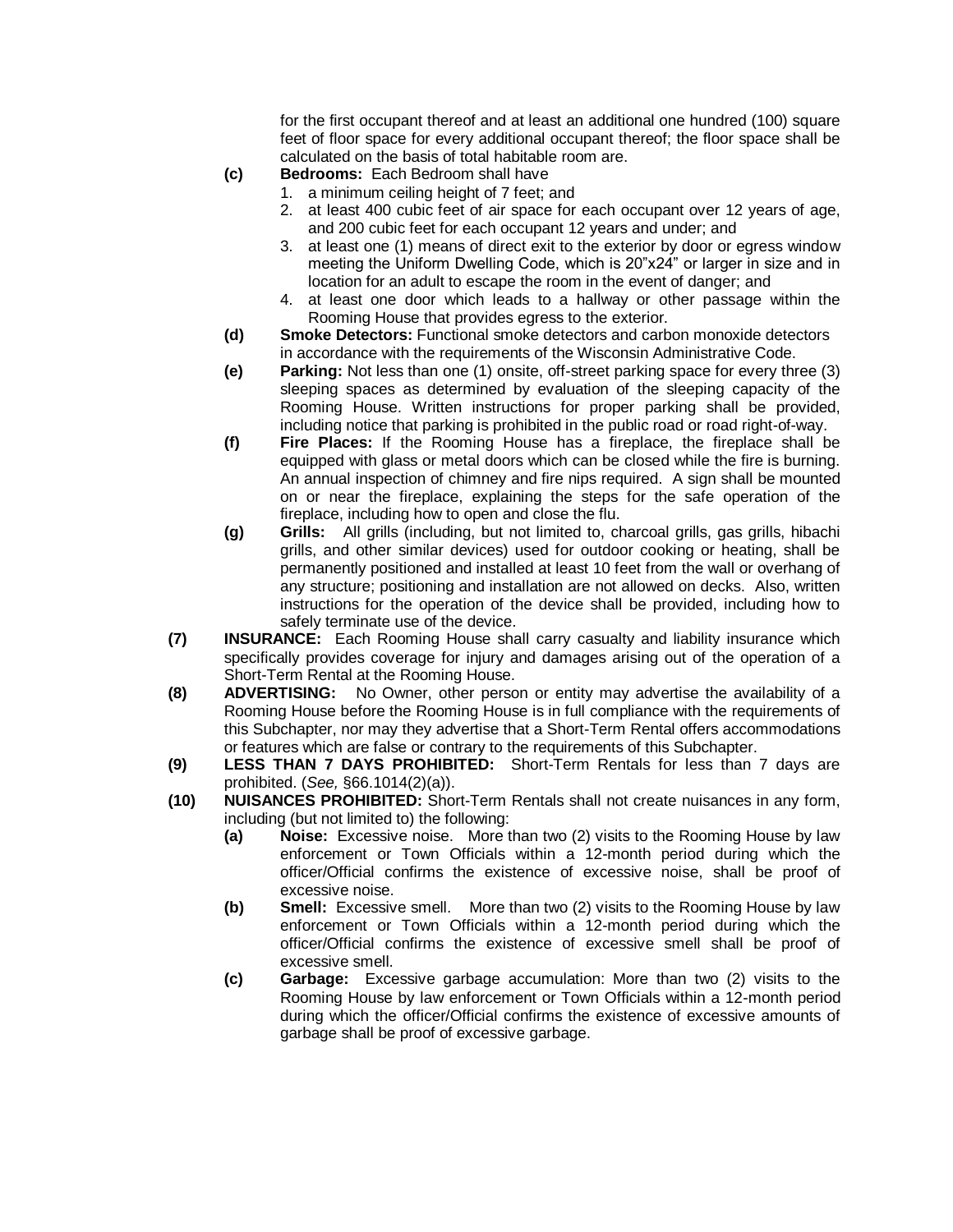# **15.507 LICENSING, RENEWAL AND ENFORCEMENT**

- **(1) APPLICATIONS:** Applications for Short-Term Rental Licenses shall be filed with the Town Clerk on forms provided by the Town. A complete Application shall contain all information requested on the Form, including the following :
	- **(a)** Name, mailing address, e-mail address, and phone number of each and every Owner of the proposed Rooming House, along with the Owner's Sales Tax number issued by the Wisconsin Department of Revenue. If the applicant is not a natural person (i.e. if the applicant is a corporation, LLC, or other entity) the identity and contact information of the officers, directors, members, managers and agents shall also be provided.
	- **(b)** If applicable, the name, mailing address, e-mail address, and phone number of the Resident Agent, along with a copy of the written document by which the Resident Agent was appointed by the Owner;
	- **(c)** If applicable, the name, mailing address, e-mail address, and phone number of the Property Manager, along with a copy of the written document by which the Property Manager was appointed by the Owner;
	- **(d)** Name and mailing address of all other property owners within 500 feet of the lot upon which the Rooming House is located;
	- **(e)** A copy of the Tourist Rooming House License issued by the State, if required (i.e., if the Rooming House will be operated for more than 10 days per year).
	- **(f)** A copy of a completed Lodging Establishment Health Inspection form dated within one (1) year of the date of first application or request for renewal.
	- **(g)** A certificate of insurance confirming that the Owner has the insurance required herein.
	- **(h)** An interior floor plan of the Rooming House, drawn to scale, showing the following:
		- 1. The layout of each floor of the Rooming House;
		- 2. Calculation of the living space in the Rooming House;
		- 3. The location of each Bedroom in the Rooming House, the dimensions of each Bedroom with the size and location of beds on the floor plan, the sleeping capacity of each Bedroom, and the location of each means of exit from each Bedroom.
		- 4. If applicable, the location of each fireplace and a copy of the posted instructions for safe operation of the fire place.
		- 5. If applicable, the location of each grill and a copy of the instructions for safe operation of the grill.
	- **(i)** An exterior site plan, drawn to scale, showing the following:
		- 1. The Rooming House;
		- 2. All other structures on the lot upon which the Rooming House is located;
		- 3. The location of the driveway;
		- 4. The location of the public road;
		- 5. The location of all parking, along with an explanation of how the parking meets the requirements of this Subchapter;
	- **(j)** Certification clause which affirms that the Owner and the Rooming House meet the requirements of this Subchapter.
	- **(k)** The application fee.
- **(2) REVIEW BY ZONING ADMINISTRATOR:** The Clerk shall submit the Application to the Zoning Administrator, who shall determine whether the Application is complete. In evaluating the Application, the Zoning Administer may inspect the proposed Rooming House and may withhold his or her approval until the inspection is completed. If the Application is incomplete, the Zoning Administrator shall return the Application to the Applicant along with a brief explanation of how the Application is incomplete. If the Application is complete, the Zoning Administrator shall inform the Clerk.
- **(3) PUBLIC HEARING:** Upon receipt of notice from the Zoning Administrator that the Application is complete, the Clerk shall place the Application on the agenda of the Town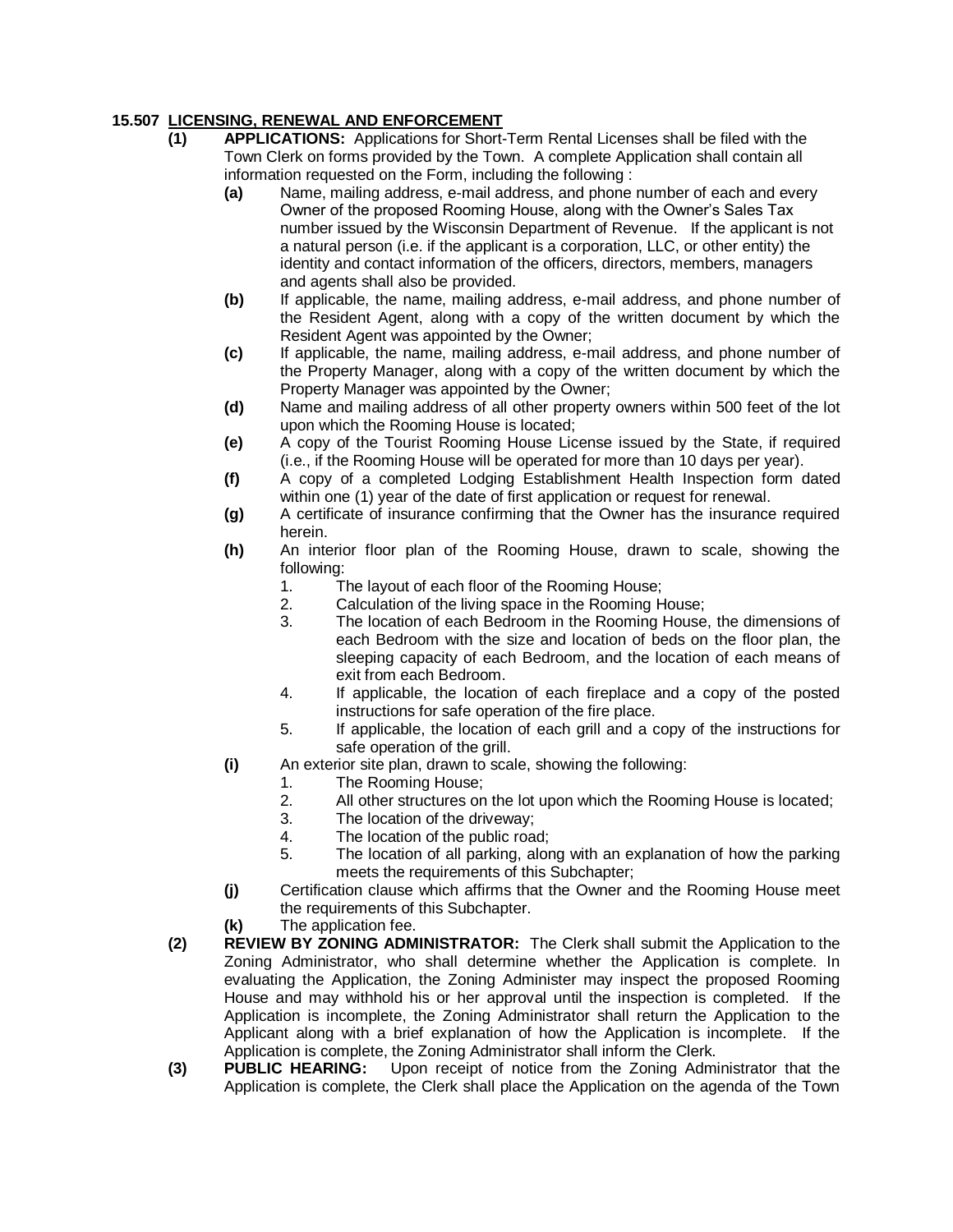Board for a Public Hearing and for discussion and action by the Board. The Applicant shall appear in person, by Agent, and/or by attorney at the Public Hearing.

- **(4) NOTICE:** Notice of the Application and the public hearing shall be published as a Class 1 notice and shall contain at a minimum (1) the address of the Rooming House (2) the identity of the Owner(s), (3) the identity of the Registered Agent and Property Manager (if applicable), and (4) the date and location of the Public Hearing. In addition, at least 10 days before the Public Hearing, the Clerk shall mail a similar notice to all property owners within 500 feet of the boundary of the lot upon which the Rooming House is located.
- **(5) DECISION:** Within 60 days after the Public Hearing, the Board shall issue a decision either (i) in the form of a written resolution, and/or (ii) in the formal minutes of a meeting. The Decision may (i) approve the Application, (ii) deny the Application, or (iii) approve the Application with such modifications and conditions as it deems necessary and appropriate to achieve the purposes of this Subchapter.
- **(6) EFFECT OF DENIAL:** No application which has been denied (in whole or in part) may be re-submitted for a period of 12 months from the date of denial, unless the Zoning Administrator determines that there has been a substantial change of circumstances regarding an issue which, in the sole discretion of the Zoning Administrator, was relevant to the prior decision to deny the application.
- **(7) EFFECT OF APPROVAL; ISSUANCE OF LICENSE:** Upon approval, the Zoning Administrator shall issue a License to the Applicant, which shall set forth the terms and conditions of the License. The Owner receiving a License shall comply during the term of the License with all requirements of this Subchapter in the operation and maintenance of the Rooming House.
- **(8) CHANGE OF OWNERSHIP:** All Licenses shall automatically terminate upon any change of Ownership of the Rooming House or the real estate upon which the Rooming House is located. The conveyance of a mortgage on the real estate shall not constitute a change of ownership under this Subchapter.
- **(9) LICENSES NON-TRANSFERABLE:** The Licenses issued under this Subchapter are not transferable to another person or entity. Any and all new Owners must apply for a new License.
- **(10) TERM OF LICENSE:** All Licenses shall expire on June 30 of each year. A License shall run for a term of one year, from July 1 through June 30, unless terminated earlier as provided under this Subchapter*.*
- **(11) POSTING OF LICENSE:** A copy of the License shall be posted at the licensed Rooming House in a conspicuous place near the front door.
- **(12) RENEWAL OF LICENSE:** On or before June 1<sup>st</sup> of each year, Owners may apply for the renewal of a License by filing with the Clerk an application to renew a License on forms supplied by the Town. In addition to the information requested on an original application, the Town may request information regarding any issues or problems that surfaced during the preceding License period. Applications to renew a License shall be handled in the same way as an original application, except that a Public Hearing and Notice (as described in sections (3) and (4) above) may be eliminated.
- **(13) TERMINATION OF LICENSE:** Any License found not to be in compliance with this Subchapter may be revoked by the Board at any time. The Owner and Property Manager (if any) shall be given notice at least 7 days before the Board meeting at which the License shall be discussed and acted upon. Notice may be given by depositing Notice in the U.S. Mail at least 10 days before the Hearing, addressed to the addresses provided in the last Application.
- **(14) PENALTIES:**In addition to the termination of a License, violations of this Subchapter shall subject the Owner to the enforcement and penalty provisions of Chapter 25 of this Code.
- **(15) FEES:** 
	- (a) All applicants shall pay a non-refundable application fee which shall be established by resolution of the Board.
	- (b) A fee equal to 3 times the application fee shall be charged to those applicants who commence operation of a Short-Term Rental before the issuance of a